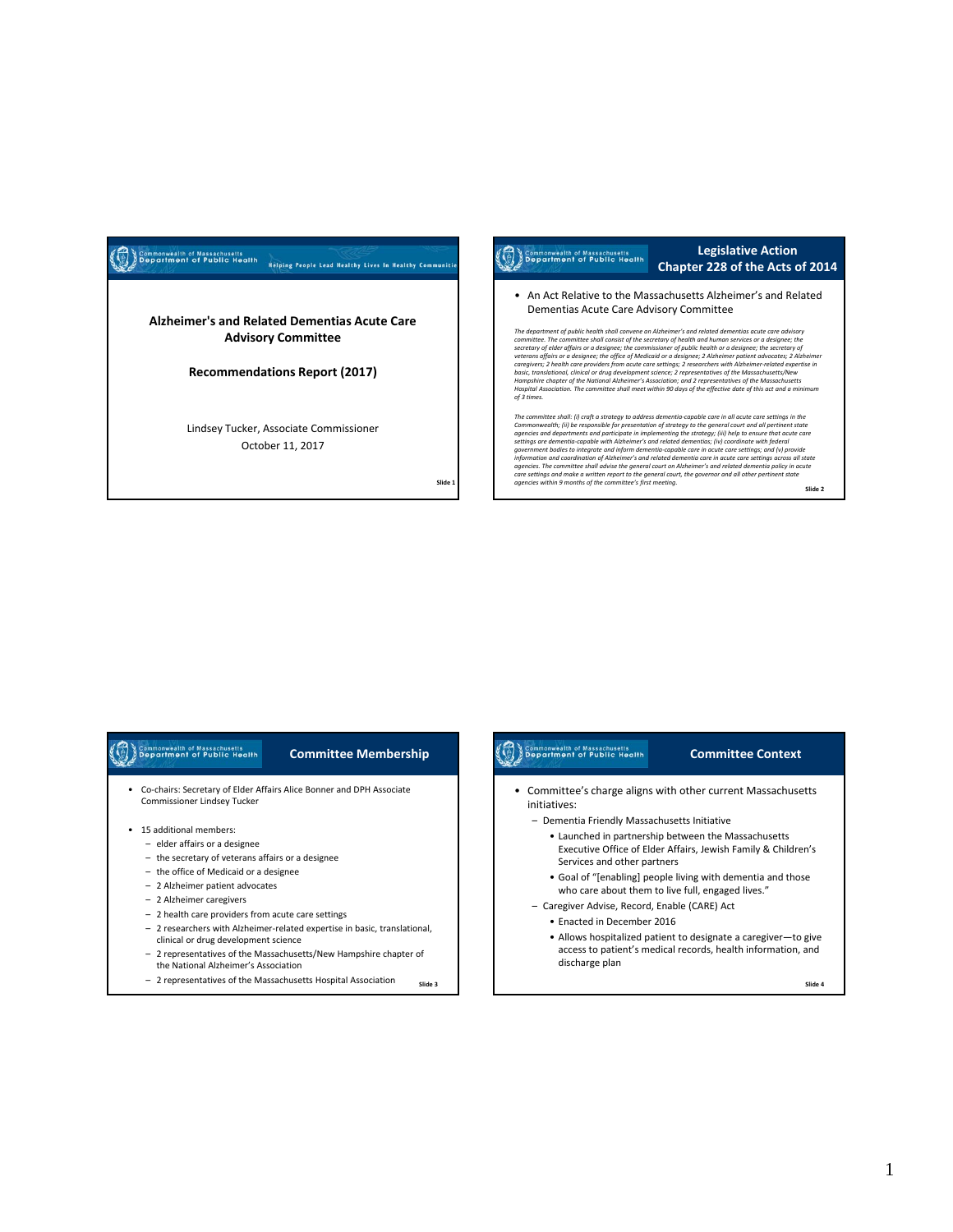

## Commonwealth of Massachusetts<br>Copportment of Public Health

## **Disease Context**

- Greater likelihood that someone with dementia will have or will develop comorbid conditions that require hospitalization
- Dementia complicates the day‐to‐day management of chronic conditions and contributes to difficulty identifying and expressing new symptoms of comorbid conditions
- An individual with dementia may become more acutely ill and require hospitalization as compared to someone with the same condition who does not have dementia
- A change in situation (e.g. living situation or caregiver change) might disrupt the day‐to‐day care for a person with dementia

#### **Slide 6**

# Commonwealth of Massachusetts<br>Bepartment of Public Health

## **Three Priority Recommendations**

- Hospitals should have an operational plan in place, available to the public and Department of Public Health upon request, to identify dementia and/or delirium in the ED and/or inpatient settings and to create a specialized care plan in the event that delirium, dementia, or both are detected.
- Pursuant to the CARE Act, hospitals should develop a process to ensure that designated caregivers are involved in hospital processes, specifically transfer and discharge planning, when an individual has dementia.
- Hospitals should also develop Quality Assurance Performance Improvement (QAPI) measures and processes, available to the public and Department upon request, that outline the hospital's operational plan effectiveness and include how clinical and relevant non‐clinical staff receive routine training in the care of individuals with Alzheimer's and related dementias and their caregivers.

**Slide 7**

#### Commonwealth of Massachusetts<br>Bepartment of Public Health **Complete Recommendations**

- Recommendations grouped into 4 categories:
	- Emergency Department (ED)
	- Inpatient
	- Education and Training
	- Quality Measures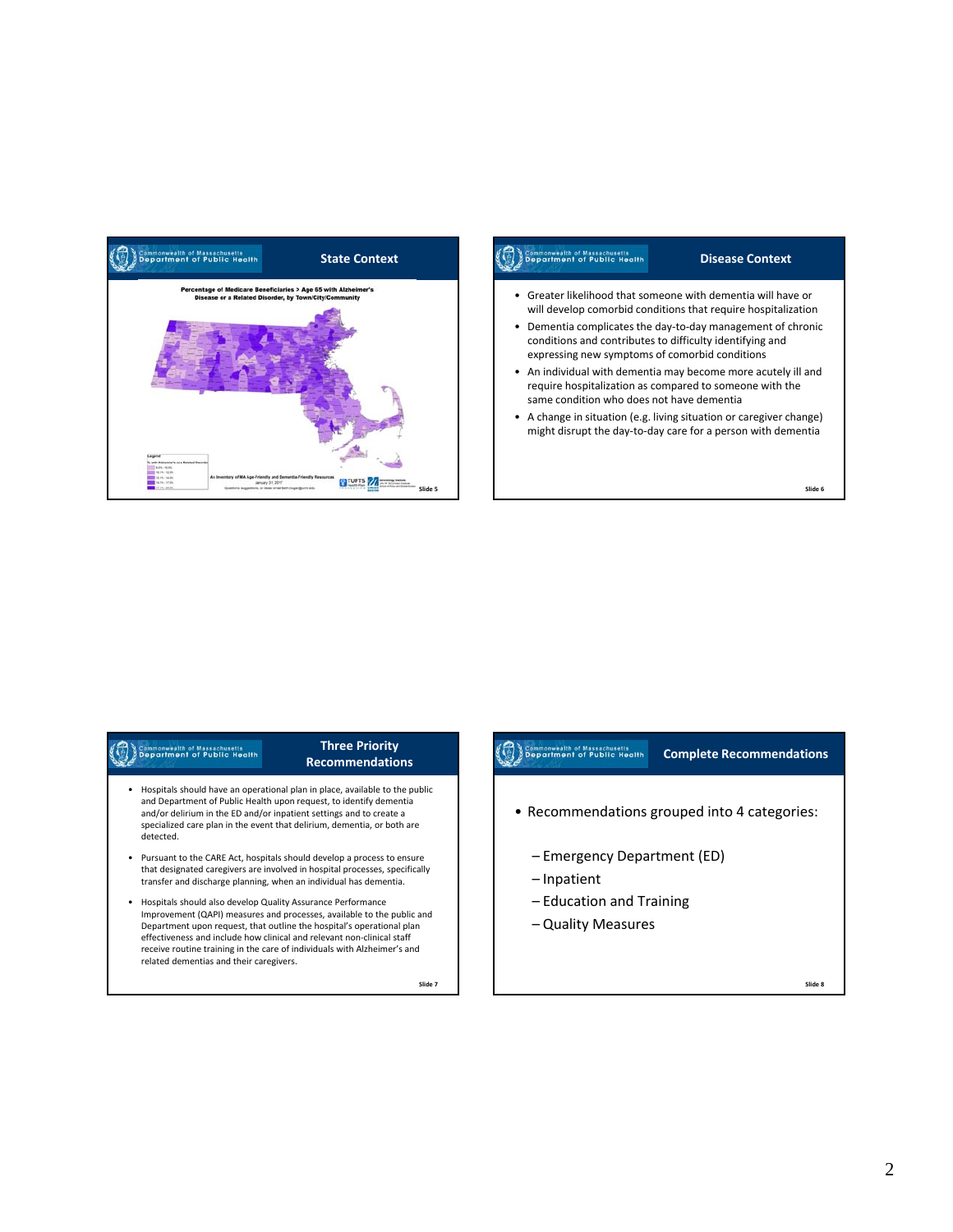# Commonwealth of Massachusetts<br>Commonwealth of Public Health

### **Emergency Department Recommendations**

- Hospitals should prepare an Emergency Department (ED) operational plan for the recognition and management of patients with dementia and/or delirium. This plan should be reviewed by the hospital's Patient and Family Advisory Council and should include but not be limited to:
	- Recognition of dementia and/or delirium
	- Screening procedures
	- Management and treatment
	- Developing a dementia‐friendly environment
	- Advance Care Planning
	- Transfer or discharge procedures

**Slide 9**

#### Commonwealth of Massachusetts<br>Commonwealth of Public Health **Inpatient Recommendations**

- Hospitals should have an operational plan in place to identify dementia and/or delirium and to create a specialized care plan in the event that delirium, dementia, or both are detected. This plan should be reviewed by the hospital's Patient and Family Advisory Committee and include but not be limited to:
	- Recognition of dementia and/or delirium
	- Screening procedures
	- Management and treatment in all departments
	- Developing a dementia‐friendly environment
	- Advance Care Planning
	- Transfer or discharge procedures

**Slide 10**

## Commonwealth of Massachusetts<br>Department of Public Health

## **Education and Training Recommendations**

- Hospitals should provide culturally sensitive education on delirium and dementia to all personnel, volunteers, and students who may encounter patients with dementia and/or delirium and/or their caregivers.
- Hospital surveyors should receive training specific to the recognition, screening, management, and treatment of dementia and/or delirium.

**Slide 11**

# Commonwealth of Massachusetts<br>Commonwealth of Public Health

## **Quality Measures Recommendations**

- The hospital should ensure that a process is in place to identify patients with dementia and/or delirium.
- The hospital (including inpatient floor and observation unit) should have a discharge plan in place that addresses care coordination and caregiver needs.
- The hospital or ED should have a method of identifying new prescriptions written for contraindicated medications who were seen in the hospital or ED.
- The hospital or ED should have a reporting structure in place to ensure that evidence of a "goals of care" discussion is included in the medical record for any elderly patient (>75 years of age) who may be at risk of developing Alzheimer's or related dementia.

**Slide 12**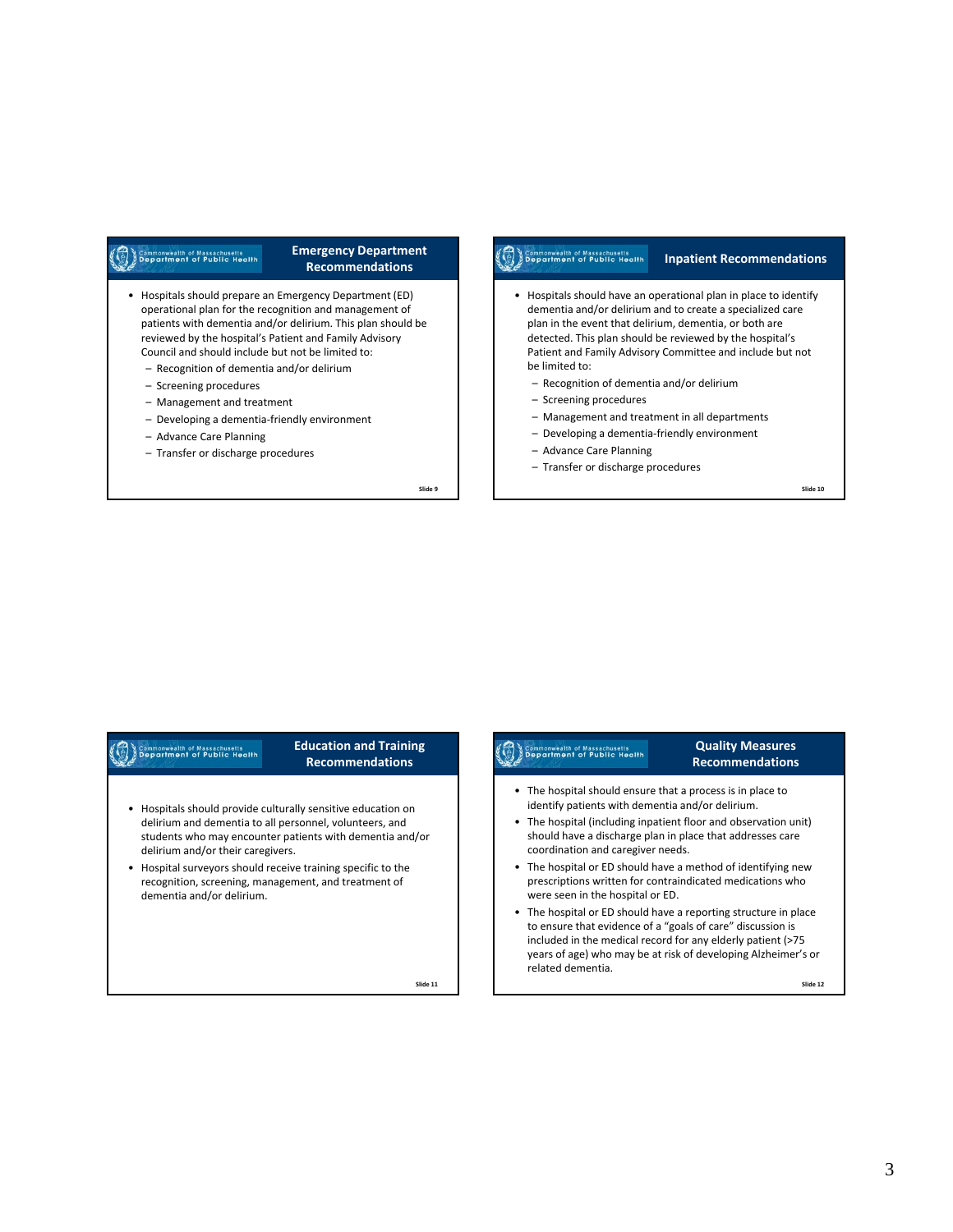# Commonwealth of Massachusetts<br>Commonwealth of Public Health

## **Recommendations Priority #1**

• Hospitals should have an operational plan in place, available to the public and Department of Public Health upon request, to identify dementia and/or delirium in the ED and/or inpatient settings and to create a specialized care plan in the event that delirium, dementia, or both are detected. This operational plan should include, but is not limited to, the following: a) recognition of dementia and/or delirium; b) screening procedures; c) management and treatment in all relevant departments; d) development of a dementia‐friendly environment; e) transfer or discharge procedures; and f) an annual hospital self‐assessment. Hospitals should review the plan with their Patient and Family Advisory Council prior to implementation.

**Slide 13**

## Commonwealth of Massachusetts<br>Coppartment of Public Health

## **Recommendations Priority #2**

• Pursuant to the CARE Act, hospitals should develop a process to ensure that designated caregivers are involved in hospital processes, specifically transfer and discharge planning, when an individual has dementia.

**Slide 14**

# Commonwealth of Massachusetts<br>Department of Public Health

## **Recommendations Priority #3**

• Hospitals should also develop Quality Assurance Performance Improvement (QAPI) measures and processes, available to the public and Department upon request, that outline the hospital's operational plan effectiveness and include how clinical and relevant non‐clinical staff receive routine training in the care of individuals with Alzheimer's and related dementias and their caregivers.

**Education** Commonwealth of Massachusetts<br> **Education & Dissemination Plan** 

- Presentation to the General Court
- Dissemination to key stakeholders statewide as well as to relevant national organizations
	- Health care organizations
	- Professional organizations
	- Community organizations that provide care and/or support to persons with dementia and their caregivers
	- Advocacy organizations

**Slide 15**

#### **Slide 16**